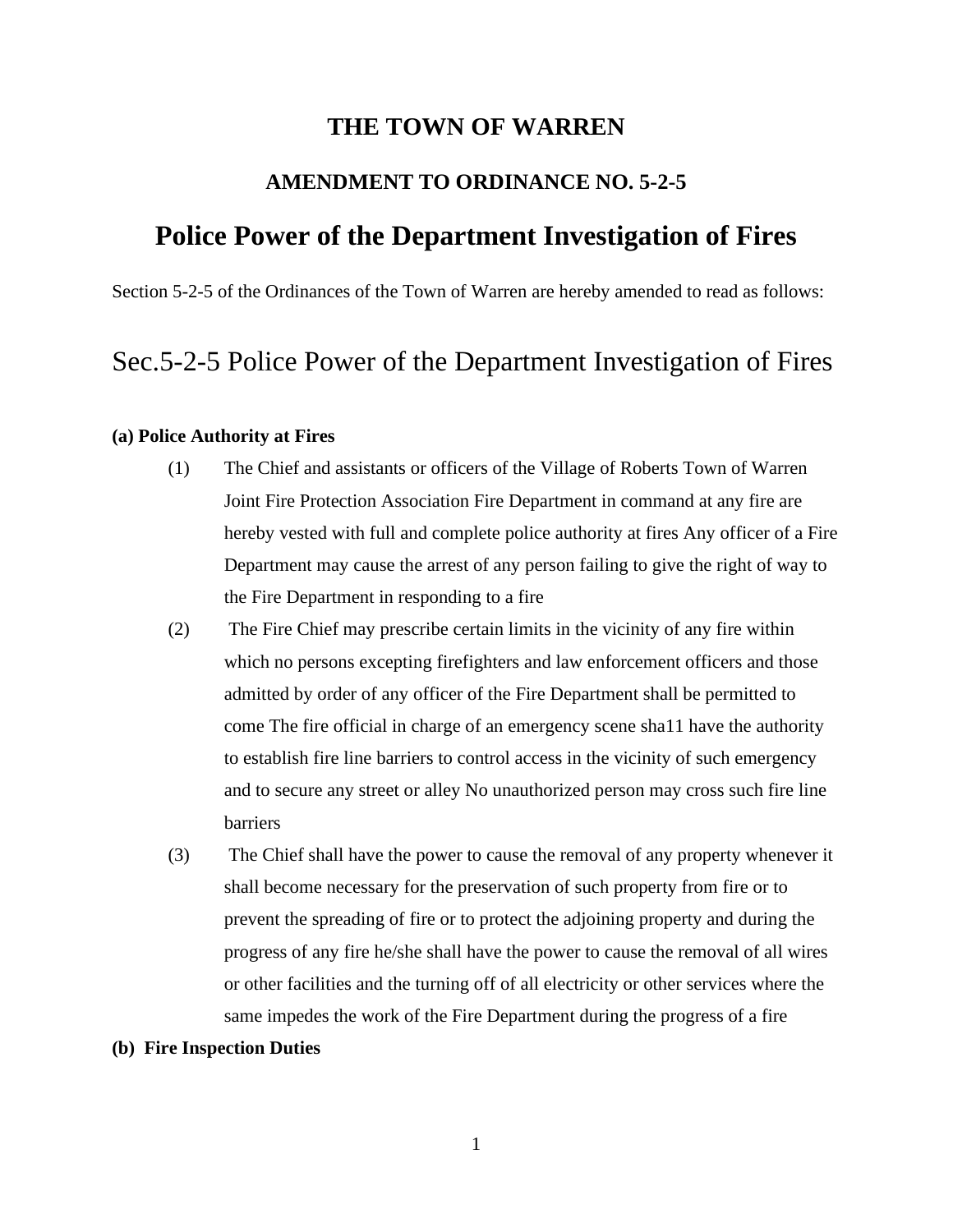(1) The Fire Chief shall be the Fire Inspector in the Town of Warren and shall have the power to appoint one or more deputy Fire Inspectors and shall perform all duties required of the Fire Inspectors by the laws of the State and rules of the Wisconsin Department of Safety and Professional Services Commerce particularly Sec 101.14 Wis. Stats.

(2) While acting as Fire Inspector pursuant to Sec 101.14 Wis. Stats the Fire Chief or any officers of their Fire Department designated by the Fire Chief shall have the right and authority to enter any building or upon any premises in the Town of Warren all reasonable hours for the purpose of making inspections or investigations which under the provisions of this Code of Ordinances he/she may deem necessary. Should the Fire Inspector find that any provisions of this Code relating to fire hazards and prevention of fires are being violated or that a fire hazard exists which should be eliminated it sha11 be his/her duty to give such directions for the abatement of such conditions as he/she shall deem necessary and if such directions be not complied with to report such noncompliance to his/her Fire Chief and to the Town Board for further action.

- (3) The Fire Chief is required by himself/herself or by officers or members of the Fire Department designated by him/her as fire inspectors to inspect all buildings, premises and public thoroughfares except the interiors of private dwellings for the purpose of ascertaining and causing to be corrected any conditions liable to cause fire or any violations of any law or ordinance relating to the fire hazard or to the prevention of fires. In accord with Wis. Adm. Code Sec. SPS 314.01(13)(b)7, fire inspections of all public buildings and places of employment in the town shall be conducted at least once per calendar year or more often as is ordered by the fire department, provided, however, that the interval between each such inspection shall not exceed fifteen (15) months
- (4) Written reports of inspections shall be made and kept on file in the office of Fire Chief in the manner and form required by the Wisconsin Department Safety and Professional Services. .A copy of such reports shall be filed with the Fire Chief

**(c) Fire Inspectors Handbook.** The Fire Inspectors Handbook COMM is hereby adopted and made part of this Code of Ordinances by references

2